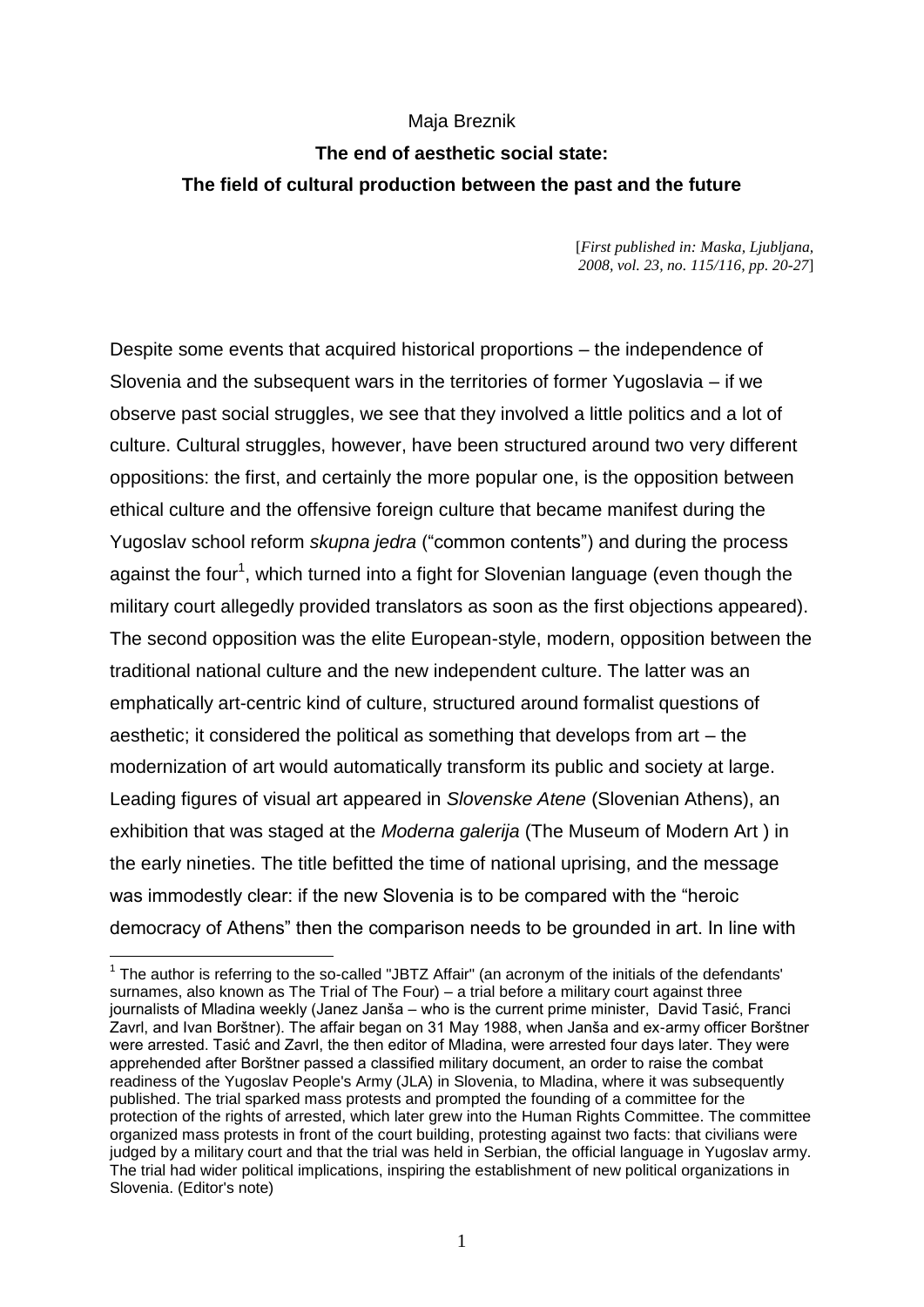the title, the exhibited works by contemporary artists reworked the national motif of the sower, whose body language is reminiscent of the Greek discus thrower and who represents the originator of a new life cycle and the cultivator of wild nature *par excellence*. The reworked versions of the myth that were put on display at the exhibition exuded a level of rejection, scorn, and irony that undercut the intended effect of the title. However, the contradictory juxtaposition of the pathetic nature of the state-forming processes and the scorn for the instruments of this politics did not result from artistic treatment of ideological material; rather, they were the effect of the artists' political position: they supported the idea of the state as long as they could, as its organic intellectuals, mock its pragmatic politics. They painted an image, worthy of Genet, of the relationship between master and servant, in which the latter expresses his loyalty to the former through a mischievous shoving and a desperate desire to be just like the master.

Even more illustrative in this sense is the poster made for the Youth Day in 1987, in which the group *New Collectivism* refashioned Richard Klein's Nazi poster to celebrate a socialist holiday. The poster did not undermine the icon of the state; the scorn was aimed at the pragmatic political instruments, which are allegedly more or less the same in national-socialist, real-socialist, and social-democratic regimes. The state, however, was still artistic in its grandiosity; it was still something that made your feet itch, something that transcended humans – as if there existed, next to all other people, a special person who was the king/queen of all people, that is, the state. But even if we look at an utterly apolitical group of painters – their name was *Painter, Do You Know Your Debt* (Veš slikar svoj dolg or VSSD, for short) – they, too, sought the addressee of the artist's phantasmagorical debt.

In the end, this had to come back like a boomerang. If the society then wanted to be democratised, it needed faith in public politics and the public sphere. Cultural production, however, moved in the exact opposite direction: it worshipped the state in an abstract sense, while mocking its pragmatic politics – as if "the state" could be divorced from its actions.

Performing arts were similarly apolitical, for (and here I need to get more autobiographical) we believed then that art practices alone could bring about social reflection. Even more, in our minds and spirits we were firmly with Feuerbach's eleventh thesis, earnestly believing that society could and ought to be changed only through art, through the questions of aesthetics and art processes. We were some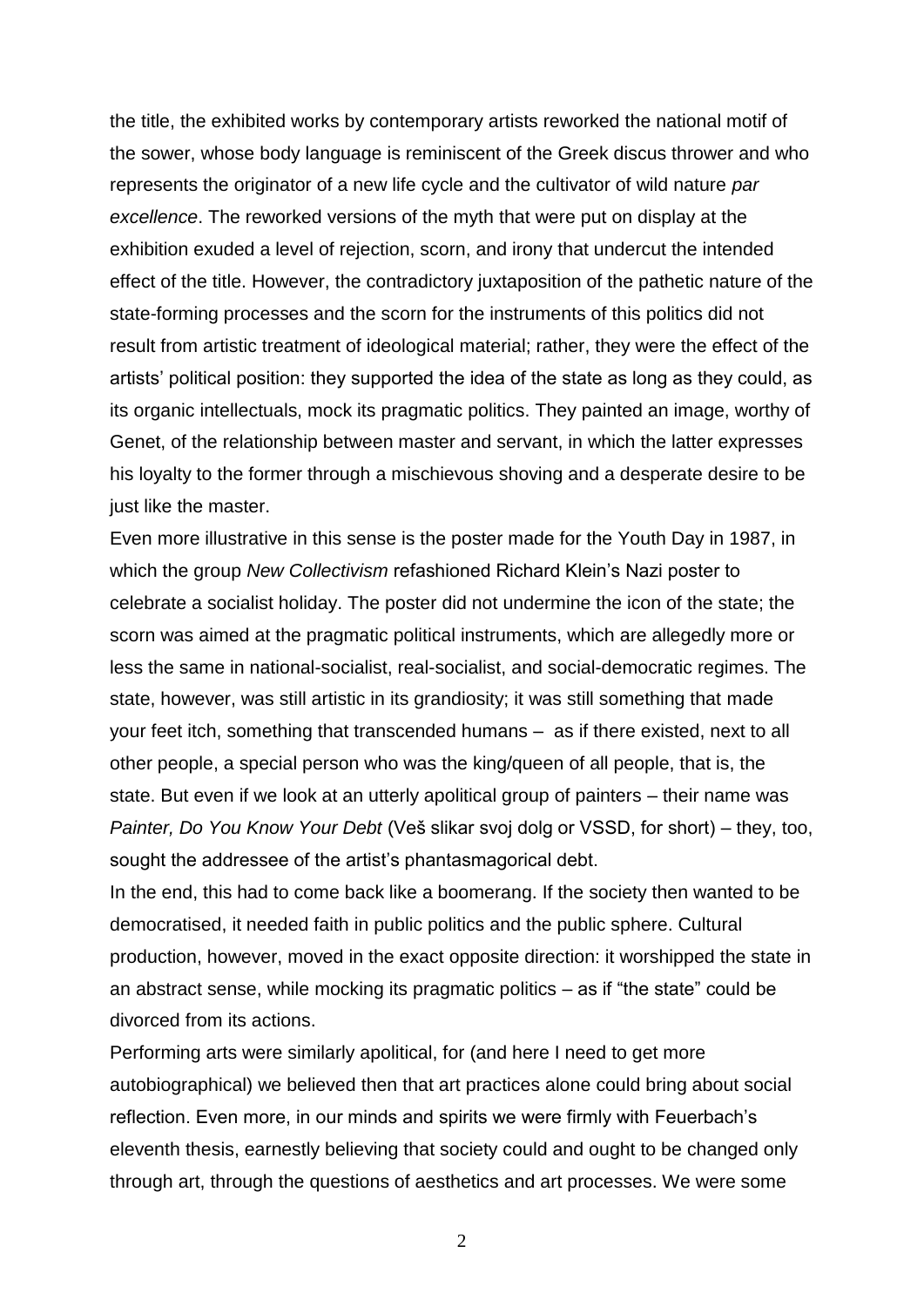kind of belated "68ers" who thought that the theatre was central to sociality – the key force of progress or revolution – and that we, therefore, had to conquer it. We believed that the theatre was always the first to lift the curtain that veils the future, and this was one of our *mottoes*. 2

As the faithful community of thus understood "autonomy of art", we fought the cultural war between national and independent culture, and we hung on to it with all the seriousness of political activism. To us, national cultural institutions symbolised political repression with their – as we would say today – "Fordist division of labour", national ideology, conservative art practices, and political opportunism. At the other end of the spectrum, there was "independent culture" with its non-dramatic theatre, contemporary dance and urban culture, post-Fordist division of labour, flexibility, and resourcefulness. Indeed, independent culture received breadcrumbs from the table of the state budget, $3$  but it also received smaller amounts of financial support from Western European and American foundations, which had greater symbolic power. Even today, people working in the field of culture fight these cultural wars; they live within the conflict between national, independent, and alternative culture, and they share, just as passionately, the "special skepticism" in art (that is to say, the skepticism towards other artists, who think they are "bluffing"), even though the wars have, in the meantime, moved into the theatre of shadows and been displaced by other real processes.

We will try to show what these processes are about by looking at some regional examples. In 1998, Austria passed the act on the organisation of state theatres, which changed the status of the Viennese theatres *Burgtheater*, *Wiener Staatsoper* and *Volksoper Wien*; they became *Theaterholding GmbH* (a limited liability company) – a step that should give the green light to the "market-oriented ideology", as Veronika Ratzenböck reports. $^{4}$  Given the €133.6 million of annual state subvention, this theatre will not suffer, and the *Graz Theaterholding GmbH* with its €21.3 million annually will be fine too; however, these are only precedent examples of the

<sup>2</sup> The author is referring also to the first issue of reformed journal *Maska* in 1991 (she was the editor). *Maska*'s subtitle then was "A Journal for Theater, Opera, and Dance," which reflected its involvement with interdisciplinary scenic practices. (Editor's note)

More specifically, in 1993, those Members of the Parliament who were favourably disposed towards the *Association of Independent Producers and Artists* lodged an amendment to secure three percent of the state cultural budget for independent culture.

<sup>4</sup> Council of Europe/ERICarts, Austria, the *Compendium of Cultural Policies and Trends in Europe* collection, 8<sup>th</sup> edition, Veronika Ratzenböck, the reporter for Austria, 2007, http://www.culturalpolicies .net/web/austria.php.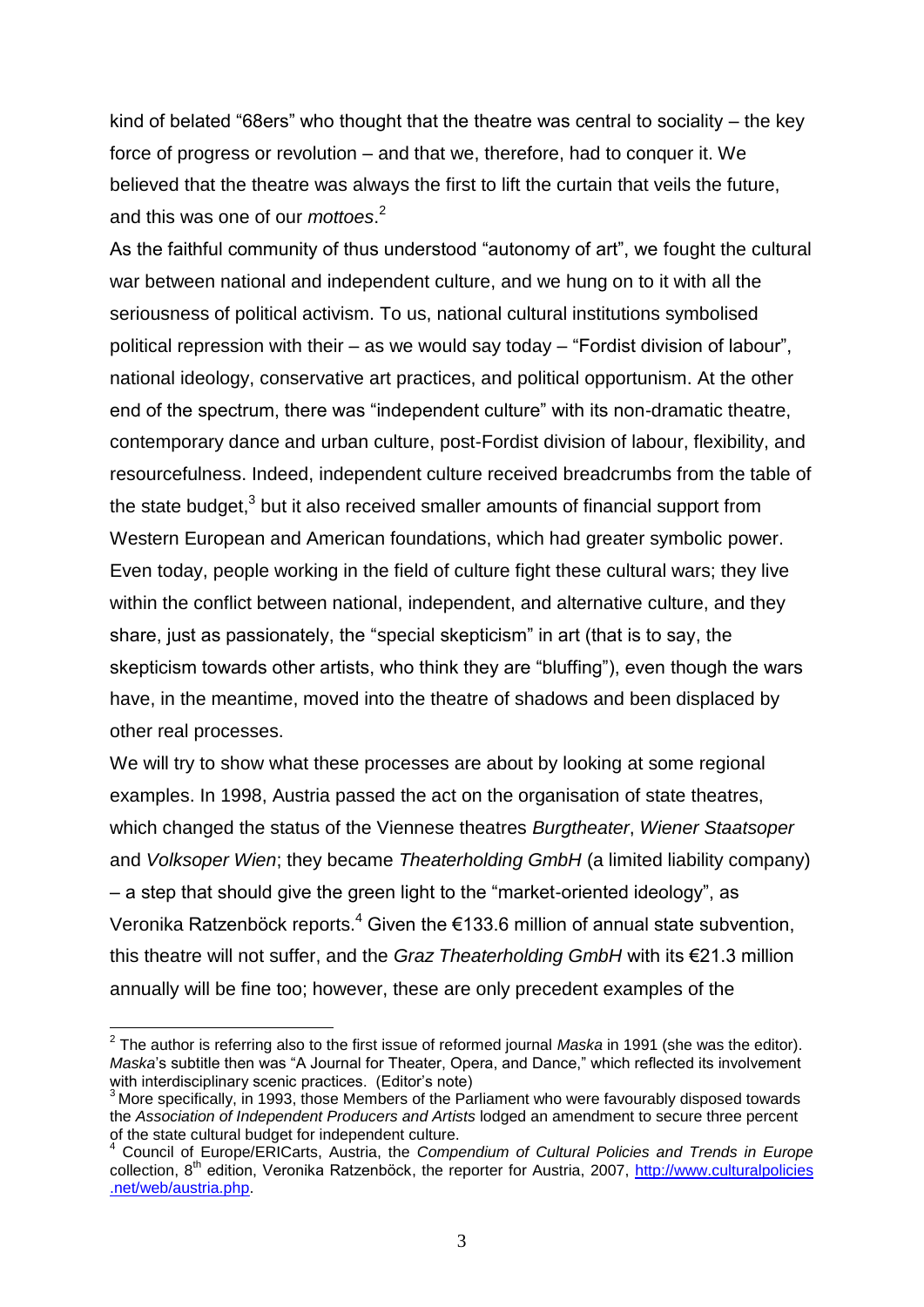restructuring of cultural institutions. The process entails, first of all, the expropriation of citizens (through a gradual transfer of ownership from people to the state and from the state to private owners) as well as the mechanisms of denationalisation. The theatres in Austria were followed by the museums; the state transformed the *Artothek*, which manages 28,000 works of art acquired with public funding, into a private institution that manages these art works. Another special act passed in 1998 set the state museums onto the path of "autonomy": they became research institutions of public law, expected to secure a part of their funding for themselves. As a result, some smaller museums, such as the Ethnological Museum and the Austrian Theatre Museum, had to merge with the larger Art History Museum. In 2001, the state sold the biggest national publishing house, *Österreichischer Bundesverlag*, to a German publishing house, which had to uphold publishing plans involving school textbooks and Austrian authors until 2007.

In Italy, the privatization of culture began with the centre-left Minister Walter Veltroni and Decree No. 367 in 1996.<sup>5</sup> The decree envisaged the transformation of public opera and ballet institutions, such as the *Scala* in Milan and the *Fenice* in Venice, into private foundations. Since only the *Scala* was restructured, a new decree (No. 134) in 1998 set the deadline of ten days after the issue of the decree. The decree also determined that the institutions were eligible for state funding if they acquired more than 12% of funding from private sources. The *Teatro Verdi* in Trieste, for instance, which used to be a *comunale*, thus became a *fondazione* (founded by the state, the region, the city, the associations and private parties from the lists of royal families, university vice-chancellors, financial moguls and profit-making corporations, such as the insurance company *Assicurazioni Generali* and the energetics corporation *Acegas*). Also transformed into private institutions were various festivals, schools, and research institutions: the Venice Biennale, the film school *Centro Sperimentale di Cinema*, the Syracusan *Istituto Nationale del Dramma Antico*, *Triennale di Milan*, which is concerned with industrial design, and even the *Istituto Nationale di Archeologia e Storia dell'Arte di Palazzo Venezia*. Encouraged, through a bizarre dialectics of "improving cultural production" and "minimizing the costs", was

<u>.</u>

Council of Europe/ERICarts, *Compendium of Cultural Policies and Trends in Europe*, 8<sup>th</sup> edition, 2007, Carla and Simona Bodo, the reporters for Italy, [http://www.culturalpolicies.net/web/italy.php.](http://www.culturalpolicies.net/web/italy.php)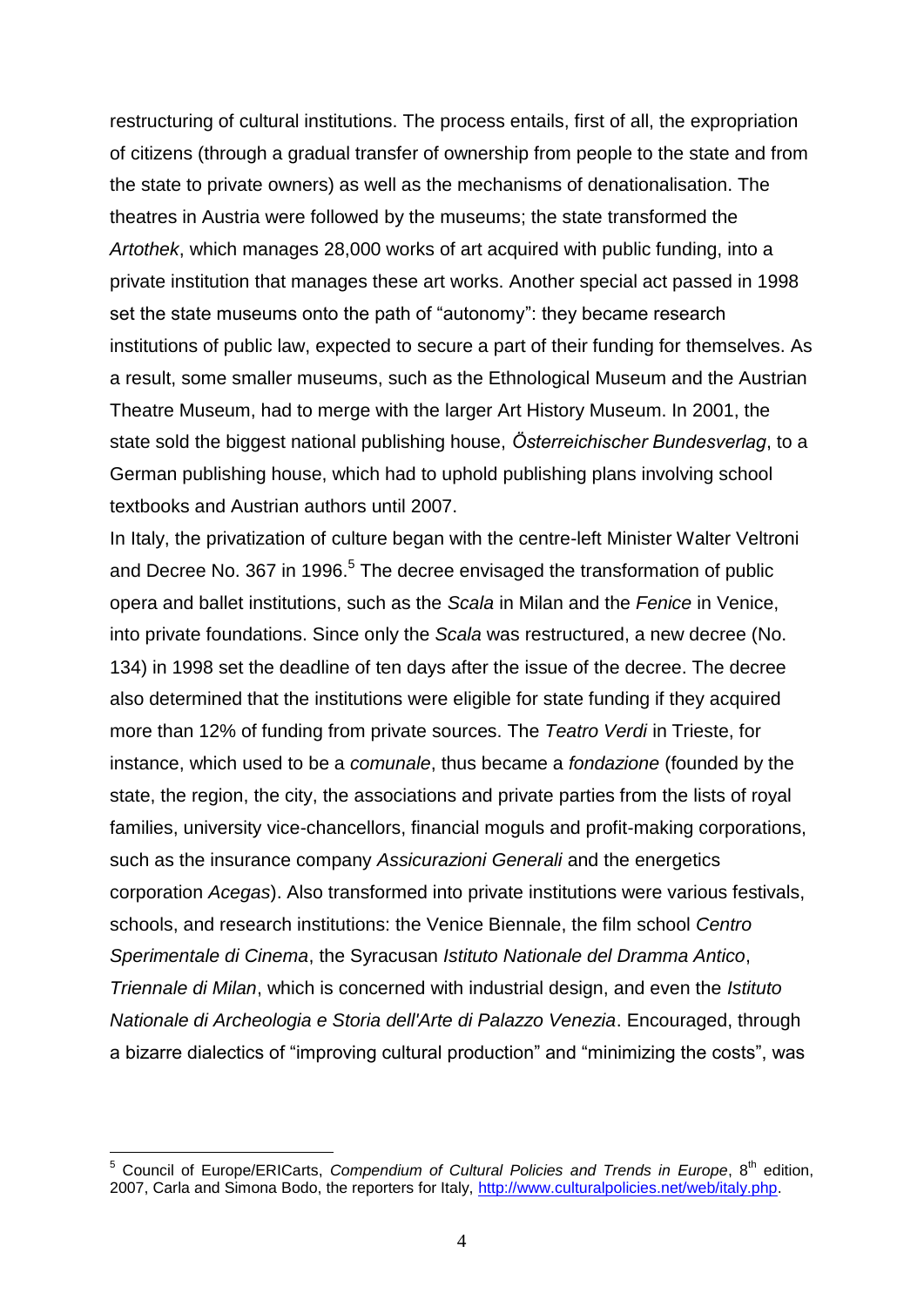the transformation of museums in private institutions. $6$  Act 4/1993 already provided that private parties could perform some museum services (coffee shops, book stores, restaurants, shops …), and Decree 368/1998 transferred the management of museums and archaeological sites (such as Pompeii, the national museum networks of Rome, Florence, Venice and Naples, the Egyptian Museum in Turin) to private foundations.In 2002 and 2004, decrees gave the Ministry full authority for the privatization of "public services" to increase their "accessibility".

Thus far in Slovenia, we cannot name such a long list of examples, although we could start documenting the first drafts of law, cultural strategies and the reorganization of various institutions. Among these, there is an interesting section in the first version of the new National Cultural Programme and in the final edited version that nevertheless preserves the same spirit. In this section, the authors engage in a polemic against "the concept of culture that belongs to the era of the spring of nations", on the one hand, and against anti-globalism ("the superficial polemic about the economic effects of cultural production", as they put it in the first version), on the other hand.<sup>7</sup> *Nationalism*, allegedly, represents the greatest peril for national identity; it "results from the fact that globalisation itself is a contradictory process that, on the one hand, accelerates social progress while fostering regression on the other, all the way back to desocialization and dehumanization." Identity is said to have disintegrated in this case, replaced by an insipid identification, whose relationship to other cultures is limited to distorted differences. The comparison that emerges through this psychological analysis of the nationalist actually involves the media representation of terrorists, by means of which we ought to draw a comparison between the nineteenth-century nationalists and contemporary anti-globalists. Yet, the document defines national identity, the key concept of Slovenian cultural policy, as follows: "Identity is formed by means of projection as the synthesis of aims and objectives, in which the key role is played by the mutual interaction of economic and cultural factors", for only "a productive linkage of culture and economy" can

<sup>6</sup> *Cf*. Salvatore Settis, *Italia S.p.A.*, Milan, Einaudi, 2007 [2002], chap. "Le mosse della svendita: escalation del Privato", pp. 103–14.

<sup>7</sup> *National Cultural Programme 2008–2011* (*Nacionalni program za kulturo 2008-2011*), p. 4, chapter "Slovenian Culture, European-ness and Globalisation". As a result of the objections sent by the "civil society" via email to the Slovenian Ministry of Culture, the final version contains some minor changes. For instance, they have erased the sentence about "the superficial polemic about the economic effects of cultural production"; the spirit of the document, however, remains more or less the same.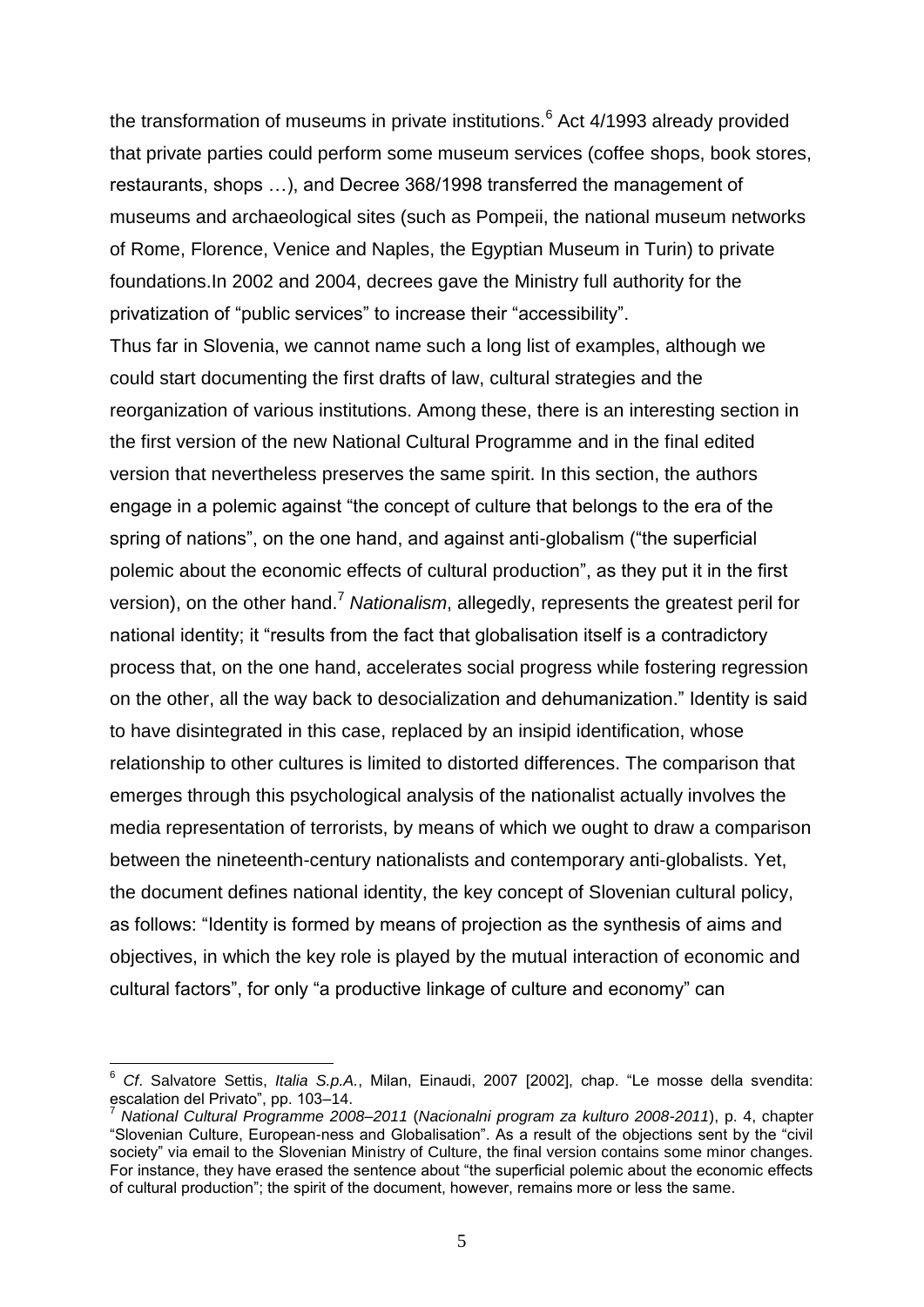supposedly offer "a stable future and lasting progress".<sup>8</sup> Therefore, if we resist the linking of culture and economy, that is, if we resist cultural or entertainment industries, we act against national identity. If we find ourselves at the same level of national identity as in the era of the "spring of nations", we are common idiots; if, however, we engage in "the superficial polemic about the economic effects of cultural production", like the anti-globalists, then we are the enemies of national interest. Ljubljana's cultural strategy represents an interesting answer to the state of affairs in the field of culture. The strategy is responding to the "crisis" in the field of culture by exerting pressure on cultural production to increase the output of cultural products and services. The authorities obviously assume that the reason for the crisis must lie in the inefficiency of production; hence, they are putting pressure on cultural producers to increase production despite lesser funds and they are recklessly experimenting with new organizational forms. Yet, the insatiable demand for greater productivity and, especially, for prestigious and representative projects could have the exact opposite effect from the desired one: instead of resolving the crisis, it would foment it and speed up the *circulus vitiosus* of cultural institutions that are suffocating in the dialectics of commercialization and art.

If we analyse the field of cultural production in general, we can note that a key shift has occurred since Bourdieu analysed cultural production as the tension between the heteronymous (especially economic) and autonomous (authentically artistic) interests.<sup>9</sup> The struggle between contemporary cultural institutions no longer unfolds predominantly at the level of autonomous artistic ideologies and practices but rather at the level of their ability to channel these ideologies and practices through "market relationships": through marketing strategies, the support of sponsors and patrons, the goodwill of politicians and public servants, the economic effects of their projects, and the like. The differences between cultural producers are thus becoming less important as internal differences in artistic positions, as differences between their artistic ideologies and practices, because cultural producers are, first of all, forced to get their positions and counter-positions through the "art market". In this process, their positions grow weaker and weaker until they become insipid and conformist, their products are increasingly homogeneous and they remain distinct only to the

 $8$  The last sentence is also different in the new version. It has been replaced by the following: "however, future significance of investing in the cultural sector, as regards the priorities of social development, has yet to be determined".

<sup>9</sup> *Cf*. Pierre Bourdieu, *The Field of Cultural Production*, New York, Columbia University Press, 1993.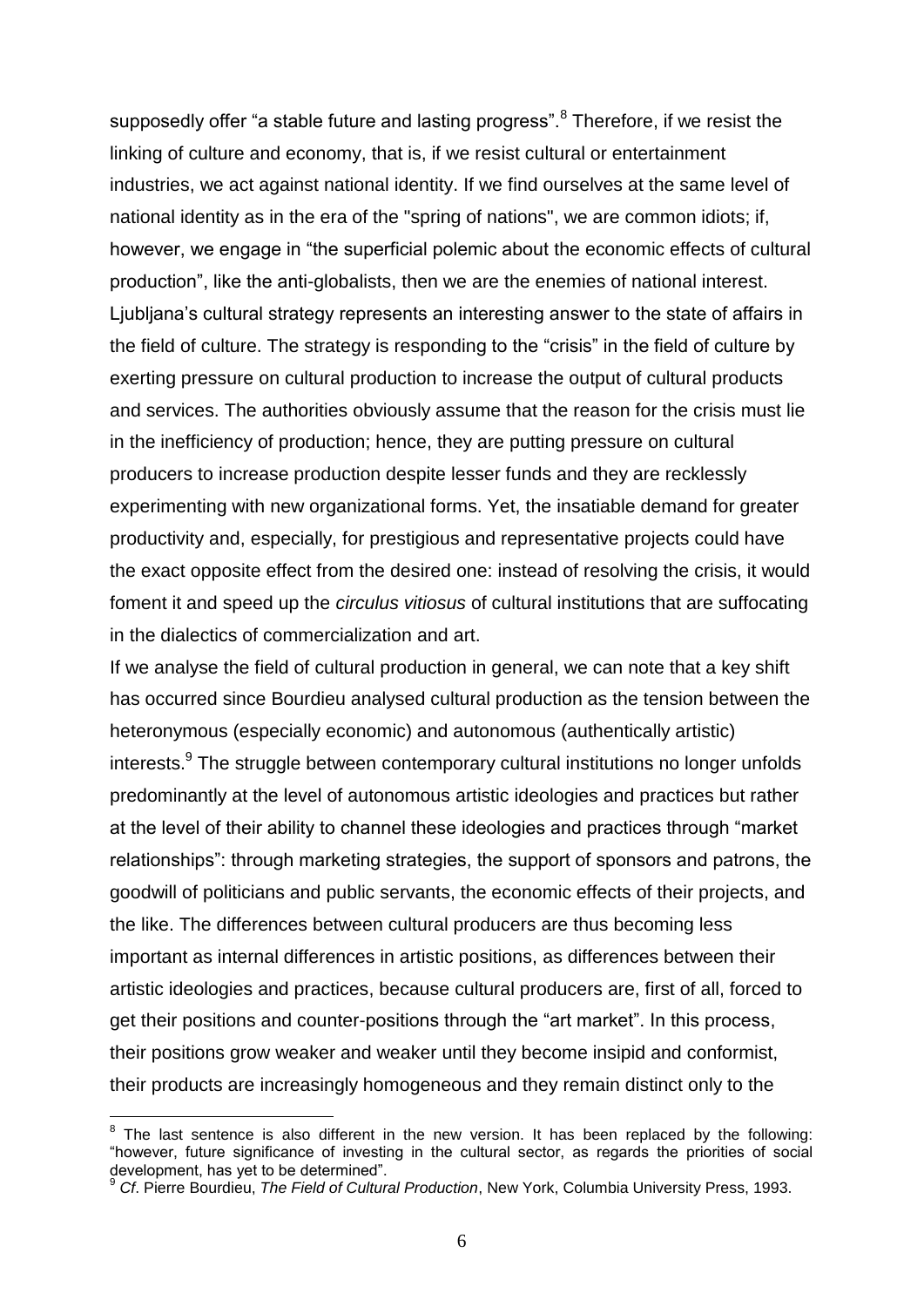degree required by the art market, which remains hungry for novelty and scandal. The contemporary field of cultural production has abolished the classic conflict between economic capital and autonomous actors in the field of culture because, with quite a bit of support from the state, the logic of economy has penetrated the field of cultural production. A multinational publishing house and a non-governmental organization alike must look for survival strategies in the same *milieu* of entrepreneurial practices, regardless of the artistic programme, target group, or mission. Every artist must justify their art by the number of visitors, financial reports, press clippings, and awards … These are the material conditions of cultural production, therefore … *hic Rhodus, hic salta!* Culture has shed a great deal of its mimicry, which still inspired Bourdieu when he analysed the field of cultural production; now, cultural producers carry out their selfish, self-interested attempts to gain social recognition and economic success through disinterested artistic creation. Cultural production today is no longer the economic logic turned upside down that the rejection of and the contempt for economic profit turns precisely into that which it should deter, as the negation of negation; rather, cultural production today is becoming an integral part of global enterprise.

The goal of contemporary reforms is to force all institutions – the national, the local, the independent, as well as the commercial ones – into conforming to the same management model, according to which cultural institutions need to be *chic* and entrepreneurial. The differences between state institutions and private ones are growing pale, along with the social potential of cultural struggles. The advantage of state institutions, compared to the independent ones, is still considerable, especially in that they have the monopoly over certain goods (historical buildings, archaeological sites …); the conditions of production, however, are becoming increasingly similar for both. With their management reforms, the authorities foster institutional and cultural decay, which manifests itself in the selling out of the heritage, commercialization, and the discontinuation of programmes and knowledge transfers across all institutions. This approach also introduces automatic selection, which concerns all institutions and which relieves political elites of their responsibility for artistic development and the social dimensions of cultural policy. While cultural production has always possessed artistic freedom, as the freedom to critique pragmatic politics, our examples have shown that it has also divorced the idea of the state as such from state politics. Despite the loyalty that the artists have